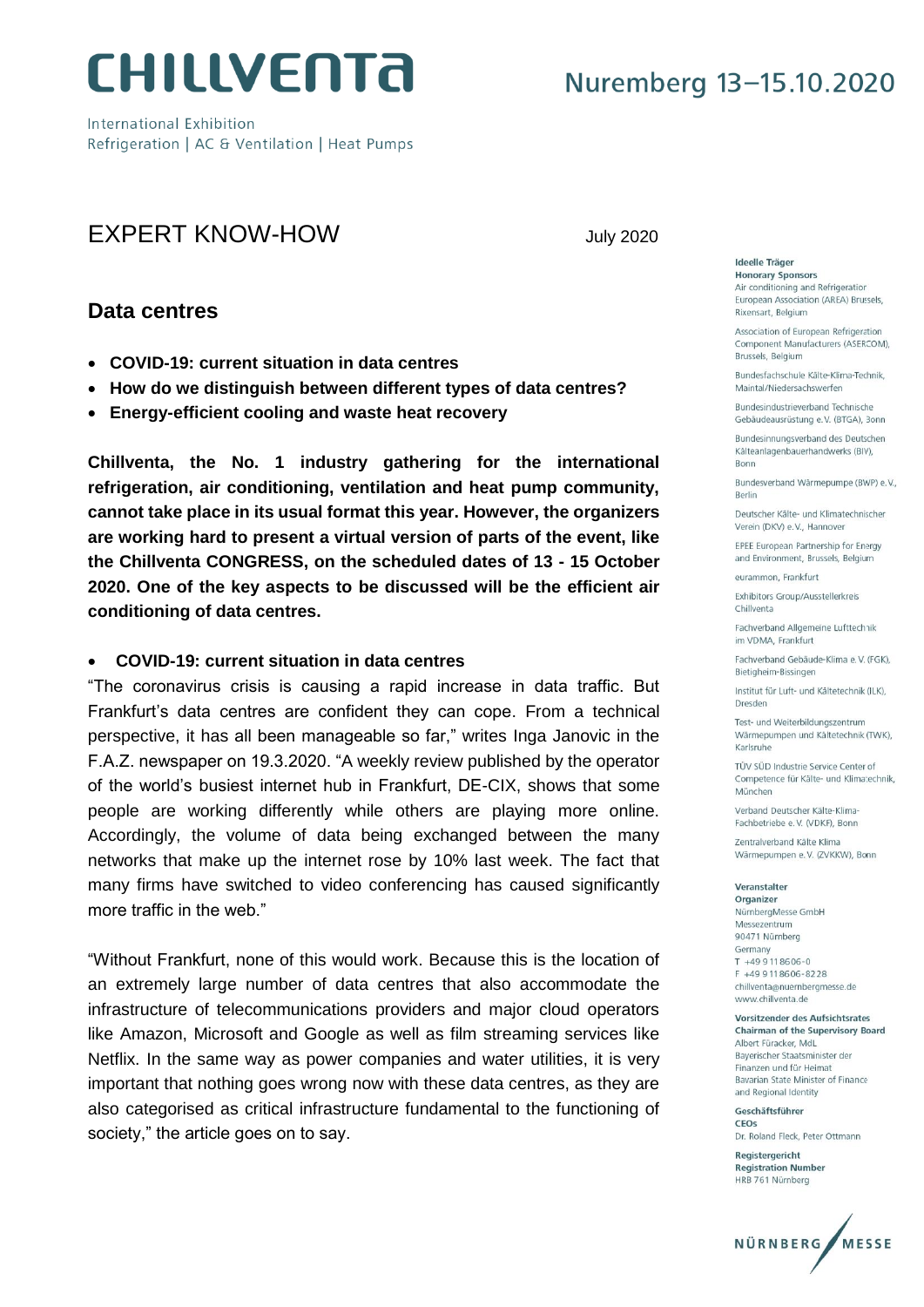International Exhibition Refrigeration | AC & Ventilation | Heat Pumps

### **How do we distinguish between different types of data centres?**

As with supermarkets, you need to distinguish between the various operating models to understand demand, trends and market significance. There is no single type of supermarket or data centre. Corporate, on-premises, hosting, colocation, university, regional, research, hyperscale and edge data centres are just some of the terms that you will find in various publications. Another important term is Internet Exchange Point.

According to the **Borderstep Institute's** basic classification, data centres are defined as all self-contained spatial units such as server cabinets, server rooms, parts of buildings or entire buildings in which at least three physical servers are installed. The development of data centre capacities is calculated in particular on the basis of the server equipment in the data centres.

There are 50,000 data centres in Germany and in 2018 they used 14 billion kWh of electricity. That is 2.7% of total power consumption in Germany and almost 40% more than in 2010. According to estimates, the energy requirement in data centres worldwide was around 400 billion kWh in 2018 (source: **TEMPRO** Project and **Borderstep Institute**).

#### **Corporate data centre**

Data centre operated by a company or public agency for its own purposes, e.g. on its own premises (on-premises data centre).

#### **Colocation data centre**

Data centre whose operator rents out space to clients to install their own IT components and provides all main connections (power, network), air conditioning, a secure power supply, fire protection, access protection etc. The IT hardware is operated by the customers themselves. The **Data Center Map** shows that there are 210 such data centres in Germany. By way of comparison: 4,618 worldwide, 1,805 in the USA, 274 in the UK, 175 in Canada, 154 in France and 107 in the Netherlands.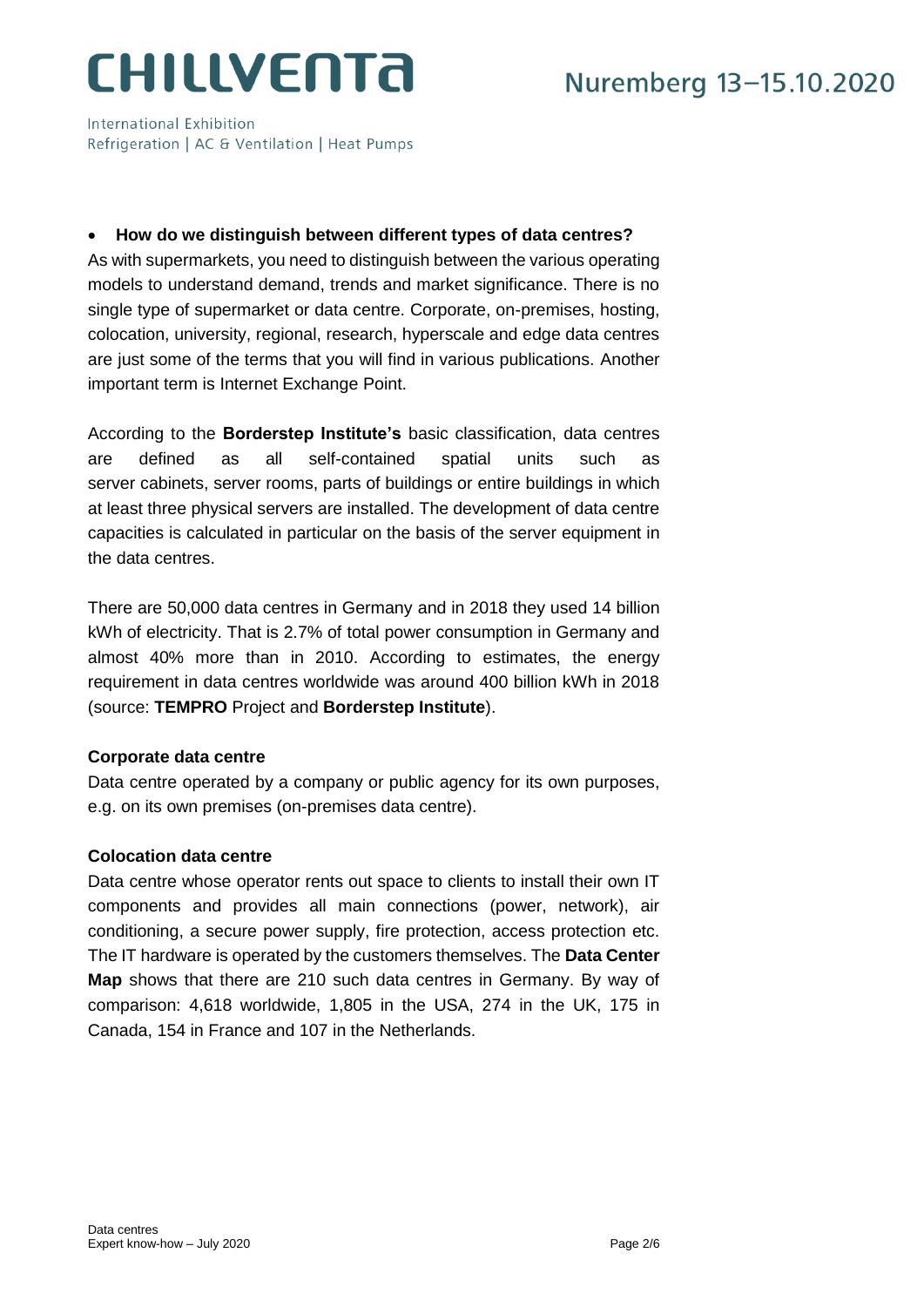International Exhibition Refrigeration | AC & Ventilation | Heat Pumps

#### **Hosting data centre/cloud data centre**

Data centre where the operator manages the IT as well as the data centre infrastructure. The operator rents out individual servers, computing and storage capacity, software as service, websites etc. to its customers. Cloud computing is driving the growth of these data centres.

#### **Hyperscale data centres**

Hyperscalers are systems used in the context of cloud computing. Several thousand or millions of servers are connected to one another to create an expandable network that allows massive scaling. It is estimated that there will be around 600 hyperscale data centres worldwide by 2021. Despite the dynamic growth in the data centre market in Germany, there is a risk that the country will lose out when compared internationally. In the booming segment for hyperscale data centres in particular, much more capacity is being established in other European countries, especially in the Netherlands, Ireland and Scandinavia. Operators of hyperscale data centres are avoiding Germany as a location above all because of the high cost of electricity and the at times protracted approval processes.

**Edge computing** is the distributed processing of data at the periphery (or edge) of the network. This means that in edge computing the data is processed directly at the network periphery, i.e. close to where the data is also being generated. Edge computing is an open, distributed IT architecture characterised by distributed processing power. Not only does edge computing create the basis for mobile computing, it also provides the technologies of the Internet of Things (IoT). In practice, edge computing means that data are processed directly by a (mobile) device, local PC or server, without transferring data to a data centre.

**Emerging trend:** Nowadays, turnkey data centres are becoming more widespread. This solution is a complete data centre offering a turnkey IT environment and suitable for use by all sizes of companies as an edge computing data centre. Equipped with cutting-edge cooling technology and innovative electrical supply systems, it offers everything necessary for successful operation, including the building shell.

#### **Internet Exchange Points (IXPs)**

Internet exchanges are the network nodes or network elements of the internet and serve as exchange points for the internet's data traffic. Multiple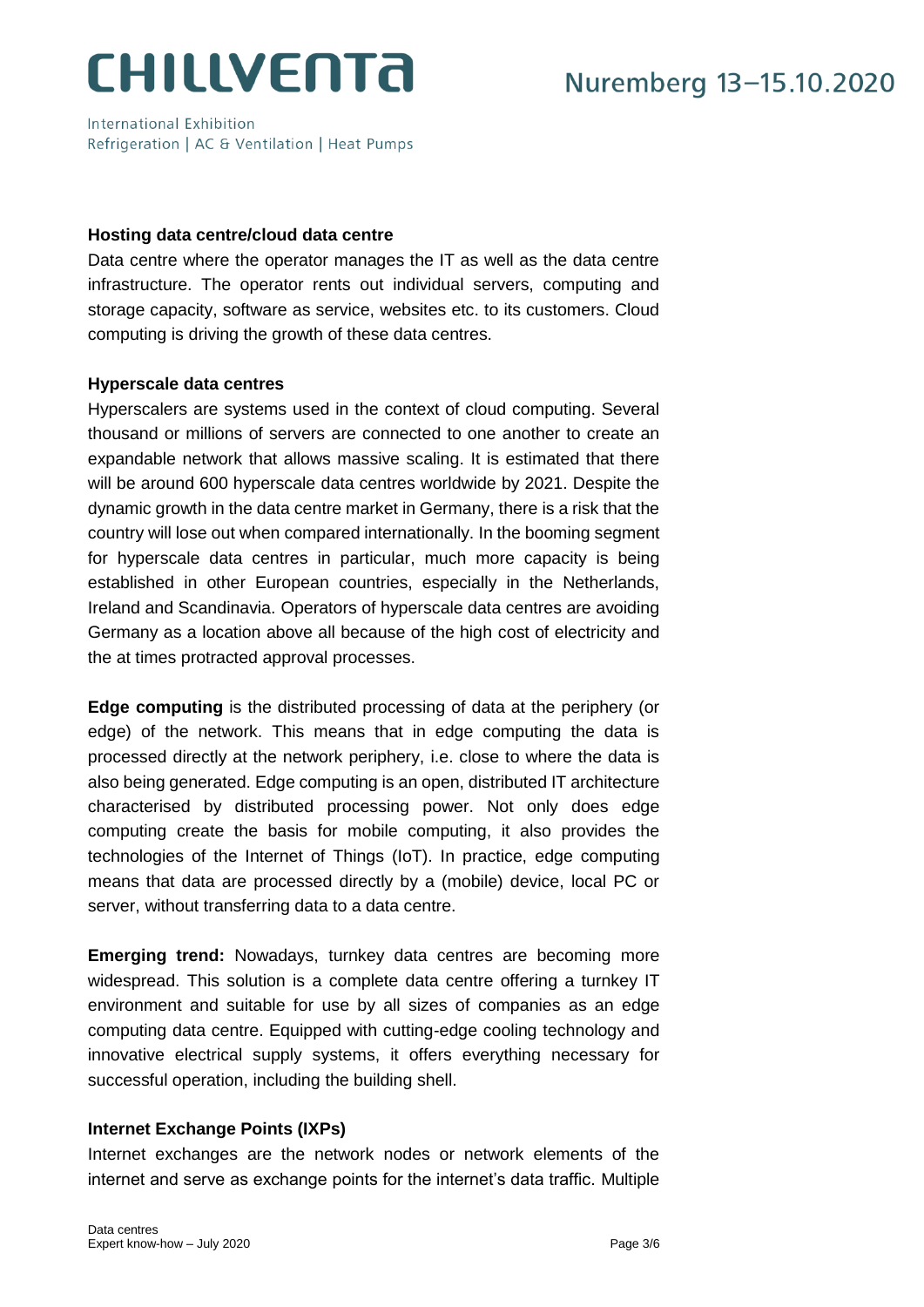International Exhibition Refrigeration | AC & Ventilation | Heat Pumps

internet service providers (often several hundred) can be connected to an internet hub in this way.

The **German Commercial Internet Exchange** (DE-CIX) is an internet exchange in Frankfurt and the largest in the world in terms of data traffic. All national and international activities and companies are brought together under the umbrella of DE-CIX Group AG.

#### **Energy-efficient cooling and effective utilisation of waste heat**

Although in recent years there have been significant improvements in the energy efficiency of data centres, the rapidly increasing demand for centralised computing capacity has meant that the energy requirement in data centres in Germany has continued to rise. "Despite significant efficiency gains, the energy and resource demand of data centres in Germany is likely to increase by more than 50% by 2030," explains Dr Ralph Hintemann from the Borderstep Institute. "Industry and society are producing increasingly more data that needs to be transferred, processed and stored. And this leads to even more very large data centres."

With new technologies like autonomous driving, Industry 4.0 and the expansion of the 5G mobile network, more and more smaller edge computing data centres are also being established.

Despite all the potential future efficiency improvements in IT components and infrastructure, almost 100% of the electricity used in data centres in Germany is converted to heat and then released to the environment, generally using additional energy for ventilation and cooling in the process. However, the example of Sweden shows that it is perfectly possible to utilise the waste heat from data centres under the right conditions.

In view of their increasing power requirements, the issue of waste heat recovery in data centres is becoming especially important. In 2018, more than 14 billion kWh of electricity in Germany's data centres was converted to heat that was then discharged to the atmosphere unused. There are many applications that need heat all year round, for example for use in swimming pools, laundries or greenhouses. The heat requirement for hot water alone was more than 120 billion kWh in Germany in 2015.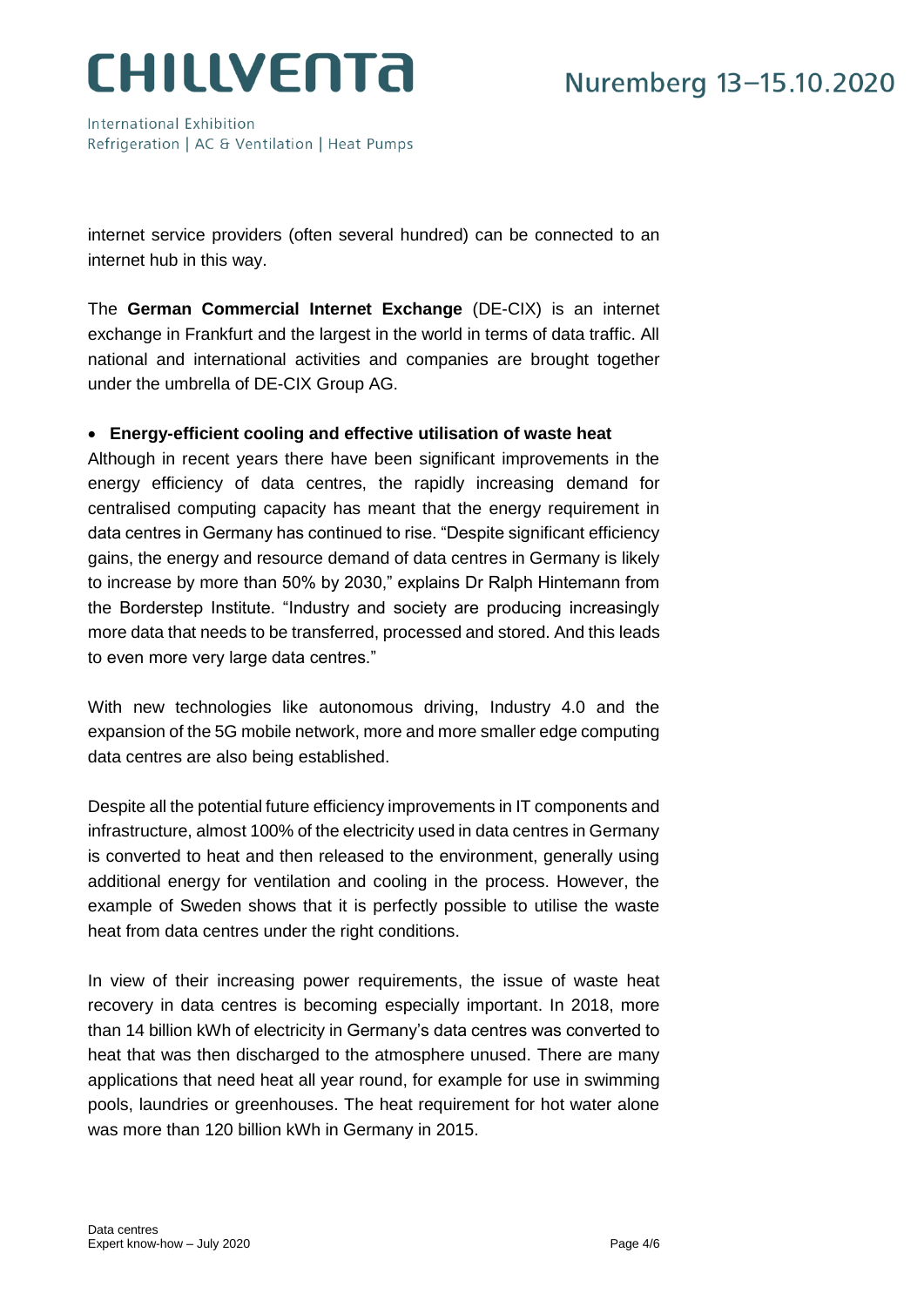International Exhibition Refrigeration | AC & Ventilation | Heat Pumps

More than 50% of the data centre operators surveyed by **NeRZ** (**Energyefficient Data Centre Network**) envisage great potential in future through waste heat recovery. More than 30% of the respondents are already utilising waste heat. At present, the high electricity prices and low gas prices in Germany are still a challenge for the economic efficiency of heat pumps for utilising waste heat from data centres.

At the virtual Chillventa CONGRESS there will be an event specifically dedicated to this topic. The effective use of waste heat from cooling systems will be discussed with reference to examples. Participants will have the opportunity to get information directly from the experts involved. The **TEMPRO** Project – **Total Energy Management for Professional Data Centers**, will also present its results.

#### **Sources (in German)**

Borderstep Institute [\(Link1,](https://www.borderstep.de/wp-content/uploads/2017/03/Borderstep_Rechenzentren_2016_Stand_07_03_2017_finaln-1.pdf) [Link2,](https://www.borderstep.de/wp-content/uploads/2018/12/Borderstep-Rechenzentren-2017-final-Stand-Dez_2018n.pdf) [Link3,](https://www.datacenter-insider.de/energiebedarf-der-rechenzentren-in-deutschland-steigt-weiter-an-a-886887/) [Link4\)](https://www.borderstep.de/wp-content/uploads/2020/03/Borderstep-Rechenzentren-2018-20200327rev.pdf) Total Energy Management for Professional Data Centers TEMPRO [\(Link\)](https://tempro-energy.de/) Rechenzentrum-Datacenter de [\(Link\)](http://www.rechenzentrum-datacenter.de/) Data Center Map [\(Link\)](https://www.datacentermap.com/) Deutschlands große Data Center [\(Link\)](https://www.drweb.de/10-groessten-rechenzentren-deutschlands/) Cloud Servers in Deutschland [\(Link\)](http://www.rechenzentrum-datacenter.de/cloud.html) Rechenzentren Liste Colocation [\(Link\)](http://www.rechenzentrum-datacenter.de/) Internet Exchange Points (IXPs) in Deutschland [\(Link\)](http://www.rechenzentrum-datacenter.de/internet-exchanges.html) De-CIX [\(Link\)](https://www.de-cix.net/de) Das schlüsselfertige Rechenzentrum [\(Link\)](https://private-datacenter.de/) Abwärmenutzung im Rechenzentrum [\(Link\)](https://www.eco.de/themen/datacenter/whitepaper-abwaermenutzung-im-rechenzentrum/) Beispiele für Abwärmenutzung: [\(Link1,](https://www.datacenter-insider.de/fortum-kauft-abwaerme-von-schwedischem-rechenzentrum-a-528335/) [Link2,](https://www.datacenter-insider.de/cloudheat-uebernimmtehemaliges-rechenzentrum-der-ezb-in-frankfurt-a-613373/) [Link3\)](https://www.ttd.tu-darmstadt.de/ttd/aktuelles_7/archiv_9/archiv__details_264064.de.jsp) NeRZ-Kurzstudie [\(Link\)](https://www.borderstep.de/wp-content/uploads/2017/07/NeRZ-Kurzstudie-Stand-20180327.pdf)

Author and compiler of texts: Dr Rainer Jakobs

For more information please visit: **www.chillventa.de**

#### **Contact for the press and media**

Bertold Brackemeier and Jasmin McNally T +49 9 11 86 06-85 21 jasmin.mcnally@nuernbergmesse.de